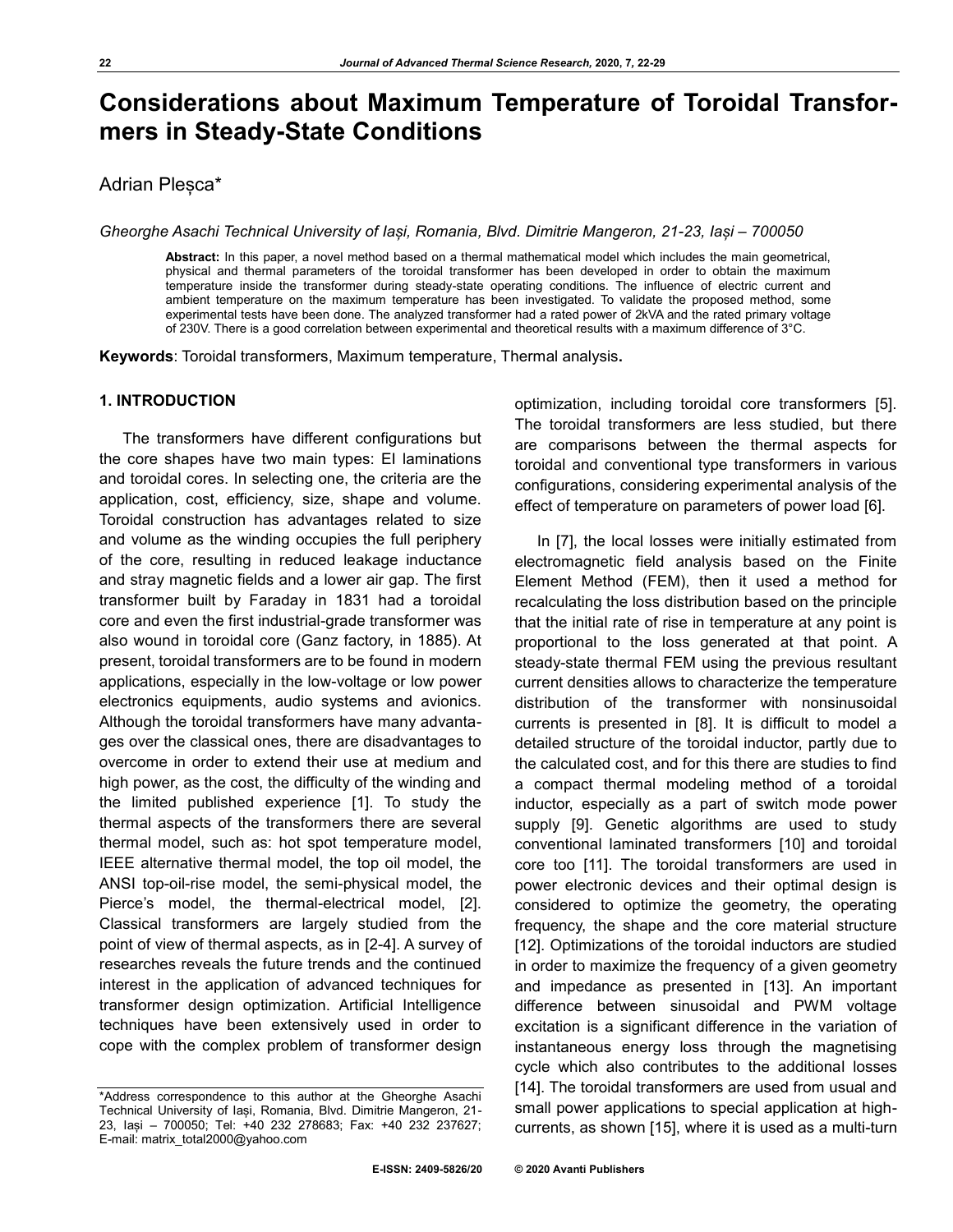primary, single-turn secondary, current step-up toroidal transformer, with  $5\div 10$  MAmps of peak current with pulse rise-time. The steady-state thermal analysis for toroidal transformers can be conducted using a lumped parameter model, which can be applied to small power and distribution-grade toroidal transformers, including the effects of the number of turns of windings, number of layers, insulation properties and geometric properties of the transformer as presented in [16, 17]. The toroidal design of the magnetic system of the inductor allows us to decrease the magnetic scattering field, avoid butt connections of the portions of the magnetic conductor, and increase the efficiency and the power coefficient [18]. The effect of temperature on toroidal transformers is studied under no-load condition into a climatic chamber to see the temperature influence on the value of RMS idle current and on the magnetization of the toroidal transformer [19]. Special applications could use the toroidal HTS (high temperature superconductor) transformers as described in [20]. Based on electrical and magnetic properties, such as saturation magnetization, initial permeability, and coercivity, in [21] are presented some considerations about the possibilities of applications of nanocrystalline alloys in toroidal cores for current transformers. Even the acoustic noise is studied for the toroidal transformers in audio and video equipment under normal and adverse mains conditions [22]. Some aspects related to the thermal radiation and natural convection during time variation conditions have been discussed in [23] and [24].

This study attempts to achieve and validate a new method to obtain the maximum value of the temperature inside the toroidal transformer during steady-state operating conditions. Actually, the paper proposes a novel mathematical model that includes the main geometrical, physical and thermal parameters of the toroidal transformer with the final goal to reach the maximum temperature.

#### **2. METHOD TO ESTABLISH THE MAXIMUM TEM-PERATURE AT TOROIDAL TRANSFORMERS IN STEADY-STATE CONDITIONS**

The method for determining the maximum temperature in the steady-state conditions considers the particularities of the heating at coils wind up on ferromagnetic toroidal cores, the evolution of the maximum temperature depending on the electrical resistance of the structure and the thermal field in the area with the hottest temperature on the contours of their section, of the particularities of the thermal field in this case. The winding thickness is variable, and also the temperature

of the cooling surface. The cooling surface area with the highest temperature also corresponds to the highest maximum of the winding volume temperature according to the laws of the thermal processes. Thus, with current means (electronic thermometers with thermocouples, infrared thermometers, thermal camera, etc.), we can detect the heated area in the steady-state conditions, under prescribed conditions and on the basis of measurements. Being aware of the construction of the toroidal electromagnetic device we can estimate the maximum temperature or maximum heating and can assess up to a maximum current up to which it can be used in steady-state conditions on the basis of the electric apparatus heating laws.

For the presentation of the method, a ferromagnetic toroid made from spiraled strip was considered, (Fig. **1**), with square section (rectangular or in steps included in the circumference of a circle), with toroidal winding (a winding or more). Section  $S_{Fe}$  of the core is bounded by the radius  $r_m$  and  $R_m$  (inner and outer, respectively), and height  $h_m$ , and the winding is characterized by radius  $r_b$  and  $R_b$  (g<sub>x</sub> winding thickness is variable, with the  $g_i$  value inside and  $g_e$  value outside).



**Figure 1:** Cross section of a toroidal electromagnetic device.

Toroidal electromagnetic devices (coils with iron core, toroidal transformers, magnetic amplifiers, frequency multiplier, controlled inductive reactance, etc.), have the following features:

- $\triangleright$  the magnetic field in the core has the highest value on the circumference of radius  $r_m$  and the smallest one on radius  $R_m$  so that saturation gradually evolves from inside out;
- $\triangleright$  q<sub>m</sub> heat load in the core unit volume is variable and appropriate in all the volume, similar to the case from the area of the previously presented section;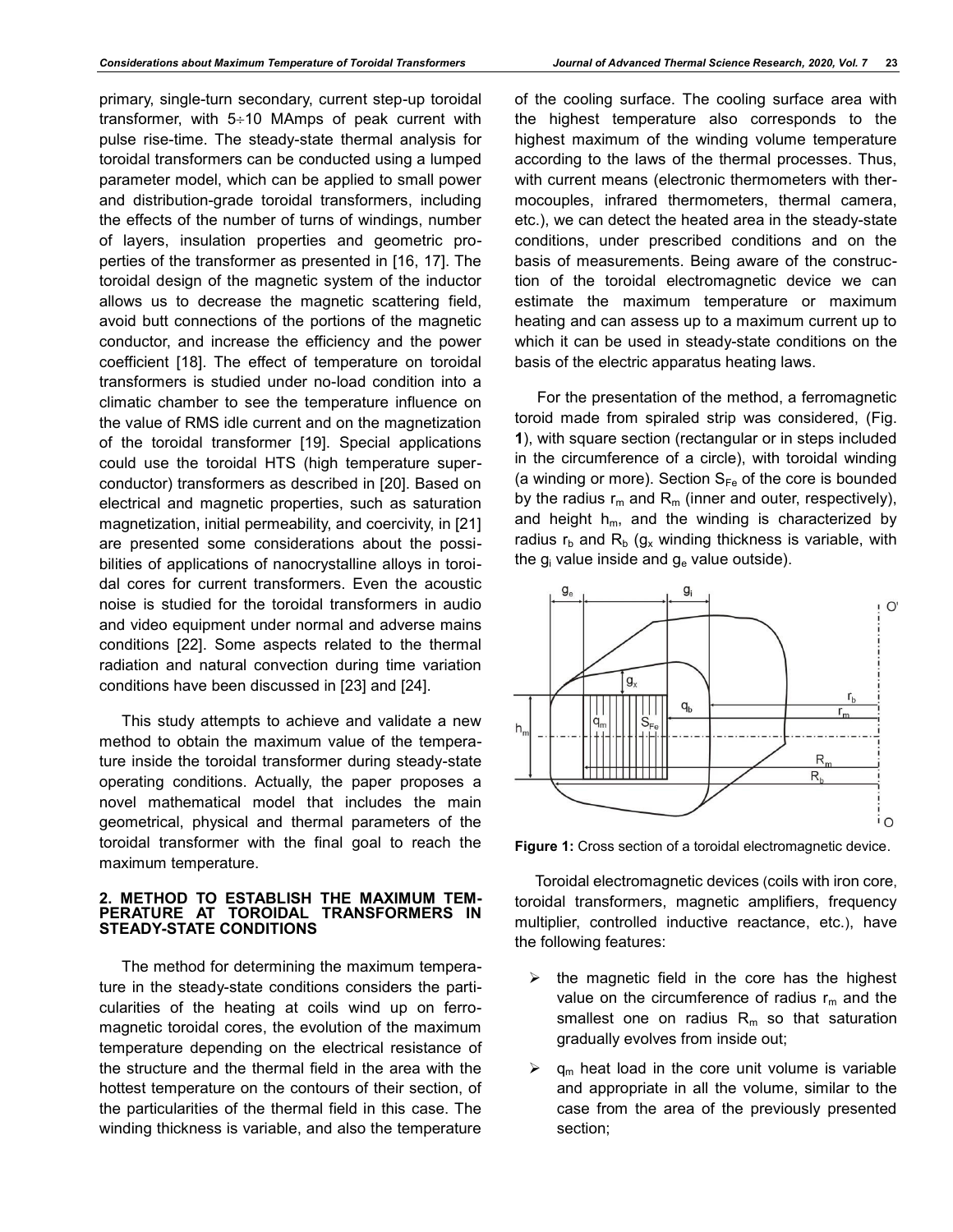- $\triangleright$  g<sub>x</sub> winding thickness is variable and unfavorable to cooling so that unitary thermal load from the volume,  $q<sub>b</sub>$ , is variable with higher values at the interior where heat transfer is more difficult;
- $\triangleright$  the inner filling coefficient k<sub>ui</sub> is different respect to the outer filling coefficient  $k_{ue}$ , because the inside winding is made using turn close to the next turn, (Fig. **2**), which includes overlapping layers, while at the outside winding includes turns of different layers;
- $\triangleright$  the toroidal wind up position (vertical and horizontal) somewhat affects the cooling of the winding and the maximum heating zone.



**Figure 2:** Constructive features of the toroidal winding.

It was considered as a case of natural cooling in the air with the toroid having a horizontal position. Under these conditions the cooling surface temperature of the coil (coils) depends on the point of measurement x, of the contour of the section in relation to a conventional origin, as outlined in Fig. (3), temperatures  $θ<sub>m</sub>$ ,  $θ<sub>1</sub>$ ,  $θ<sub>2</sub>...$  $\theta$ <sub>7</sub> being caught at a certain electric current to the ambient temperature  $\theta_a$ . If there is only one winding, then the electric current is unique, and if they are several, we have a primary current  $I_1$  and the currents  $I_2$ ,  $I_2$  ...., of the secondary windings with the intensities corresponding to the transformation ratio on the primary winding.

To evaluate the cooling surface, preliminarily we use an equivalent sketch of the area of the toroidal winding section, with an average length  $I_m$  of the winding turn, (Fig. **4**), for which the cooling area is:

$$
A_{\text{r\ddot{a}}\text{cire}} = A_{\text{ci}} + A_{\text{ce}} + 2A_{\text{c}},\tag{1}
$$

where:

 $A_{ci} = 2\pi r_b h_b$  , is the inner cylindrical area of cooling of the coil, which may be overlooked when it is small or there are clamping pieces;

 $A_{ce} = 2\pi R_b h_b = 2\pi R_b (2g_f + h_m)$ , outer cylindrical area;

 $\left( R_b^2 - r_b^2 \right)$ , or 2  $2A_c = 2\pi[R_b^2 - r_b^2]$ , circular cooling surfaces (upper and lower).



**Figure 3:** Measurement points of the temperature on the cooling line surface.



**Figure 4:** Equivalent sketch for a cros- section of a winded toroid to estimate the cooling surface.

With thermal Newton's law, preliminarily we may establish the heatings,  $\vartheta$ , for three currents ( $I_1$ ,  $I_2$ ,  $I_3$ ), in steady-state conditions, with increasing values less than the rated current indicated by the manufacturer

$$
\Theta = \frac{P}{k_t A_r} \left[ {}^{\circ}C \right],\tag{2}
$$

where:

 $P = RI^2$  [W], is the power dissipated in the coil, at the electrical resistance R  $[Ω]$ , and current I  $[A]$ ;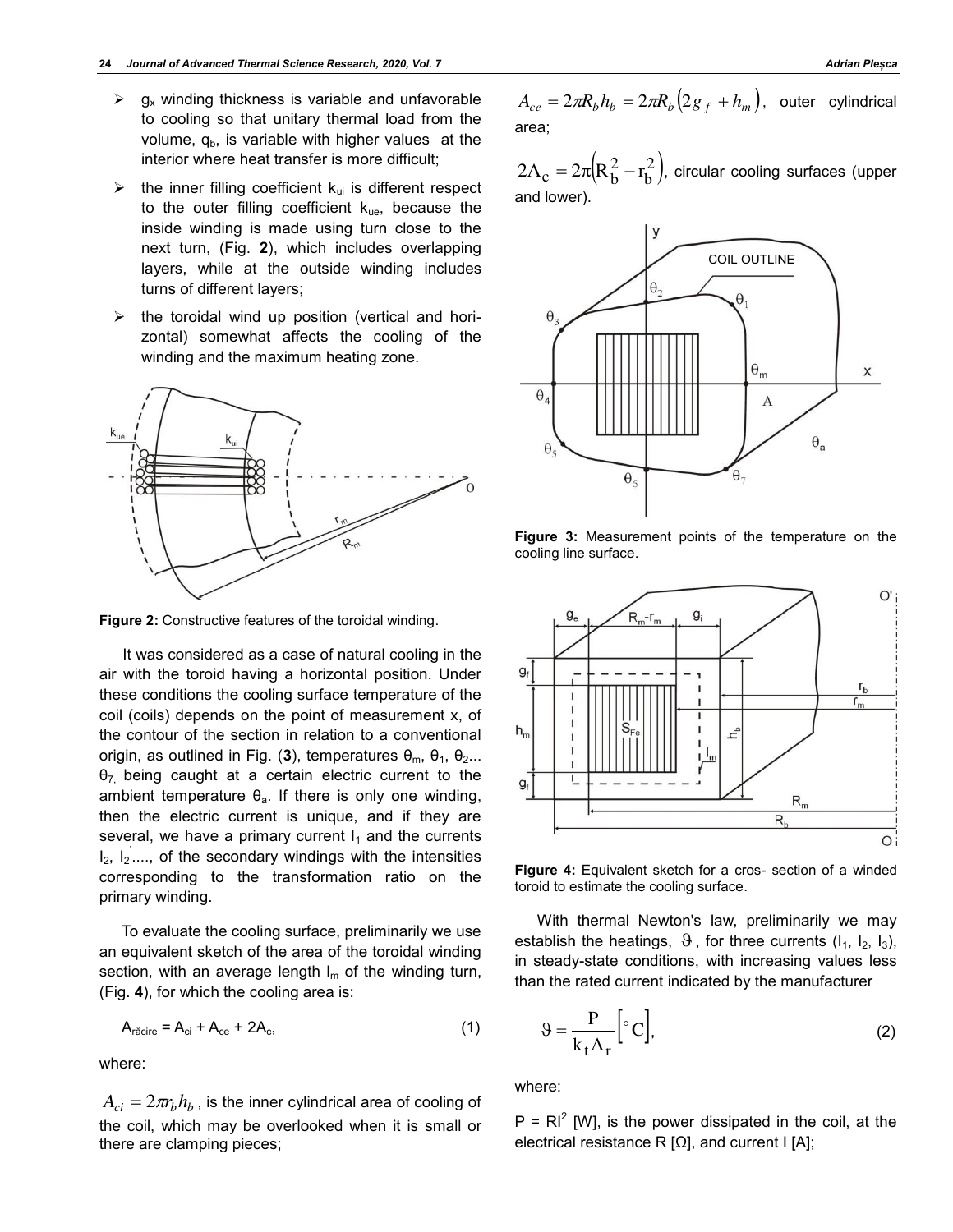$k_t$  = 10<sup>-3</sup> [W/cm<sup>2°</sup>C], total coefficient of heat transfer obtained from experimental tests [4];

# A<sub>r</sub>, cooling area [cm<sup>2</sup>].

By measuring the ambient temperature θa, we can calculate the average temperatures of heating currents  $I_1$ ,  $I_2$  and  $I_3$ . With the electronic thermometer, the coil's surface was explored and the temperature was measured at a point A, (Fig. **3**), in which it has a maximum value,  $\theta_{\rm m}$ , in the case of three currents. In order to get the information about time to reach the steady-state condition, it is necessary to calculate the thermal time constant of the winding [2]:

$$
T = \frac{c_{\gamma} V_b}{k_t A_r} [s],
$$
 (3)

where:

 $c_v$  = 3.471 [Ws/cm<sup>3°</sup>C], is the volume heat capacity for copper conductors;

 $k_t$  = 10<sup>-3</sup> [W/cm<sup>2°</sup>C], total coefficient of heat transfer;

 $V_{\rm b}$ , the winding's volume, [cm $^3$ ], calculated using the equivalent drawing, (Fig. **4**);

A<sub>r</sub>, cooling area [cm<sup>2</sup>].

After a time  $t = 4T$ , it is considered to reache a steady-state condition. Practically, identifying the hot point on the surface winding, it can be established the maximum temperature rise (the maximum temperature, respectively) at the certain current and therefore, it can be evaluated the insulation class of the built winding. The maximum allowed current I<sub>i</sub>, at ambient working or calculus temperature,  $\theta_a$ , reported at rated ambient temperature,  $θ_{an}$ , is calculated with the formula [3]:

$$
I_{i} = I_{s} \sqrt{\frac{\theta_{i} - \theta_{an}}{\theta_{s} - \theta_{a}}} [A], \tag{4}
$$

where:

 $\theta_s$  means the temperature measured in unstedy conditions at heating current  $I_s$  and ambient temperature  $\theta_a$ ;

 $\theta_\mathsf{i}$ , admissible temperature coefficient;

### $\theta$ <sub>an</sub>, rated ambient temperature.

In Fig. (**5**), the curve θ(x) represents the evolution of the temperature into winding thickness recorded at a time-moment prior to reaching the steady-state

conditions, and the curves  $\theta_1(x)$  and  $\theta_1(x)$  express the temperature distribution in coil's thickness under steady-state conditions for two values of heating current,  $I_1$  >  $I_1$ . It was observed a difference between maximum temperatures during steady-state conditions,  $\theta_{m1}$  >  $\theta_{m1}$ , in the magnetic core area characterized by

inner radius  $r_m$ . The same difference can be noticed at

the minimum temperature values,  $\theta_1$  >  $\theta_1$ .





Analytical expression for the characteristic  $\theta_1(x)$ , or  $\theta_1(x)$ , is:

$$
\Theta_1(x) = -C_1 x^2 + 2C_1 x_m^2 \ln x + C_2, \tag{5}
$$

where:

variable x, belongs to the range  $(r_m - g_b)...(r_m - g_{iz})$ , in which  $g_b$ , means winding thickness and  $g_{iz}$ , the insulation thickness located on the ferromagnetic toroidal core;

 $x_m = r_m - g_{iz}$ , coordinate x, at which winding's temperature is the maximum;

$$
C_1 = \frac{q}{4\lambda}
$$
, constant to be computed in which:

$$
q = \frac{j^2 \rho_\theta}{v_1}
$$
, is the density of the heat flux in the area (j -

current density,  $\rho_{\theta}$  – conductors resistivity at the temperature to be reached,  $v_1$  - unit volume);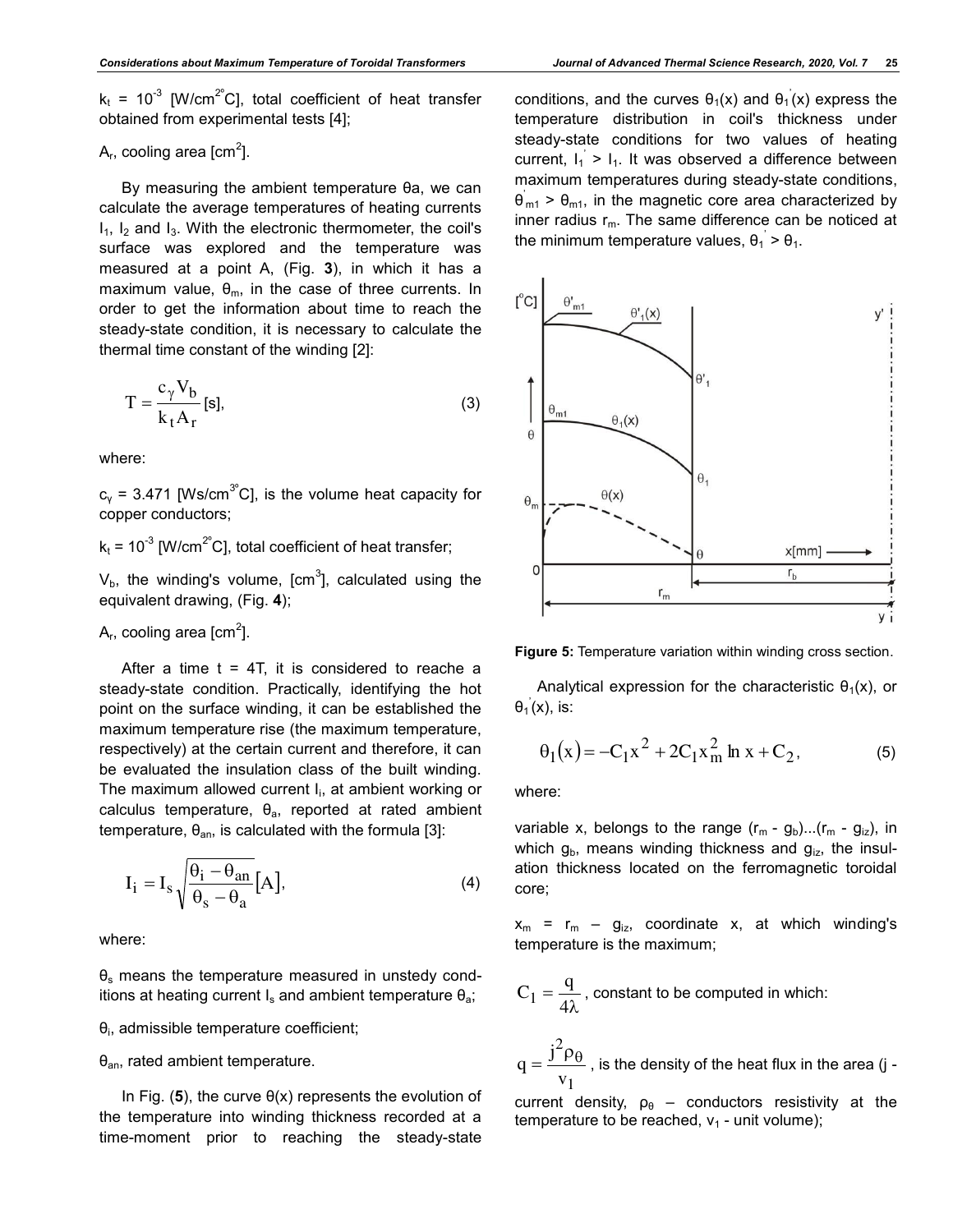$$
\lambda = 0.6\lambda_1 \frac{d}{2\delta}
$$
, the equivalent thermal conductivity  $(\lambda_1 -$ 

coefficient of thermal conductivity for the insulation, d – conductor diameter, δ – insulation thickness);

 $C<sub>2</sub>$ , constant which is established at limit conditions,  $\theta = \theta_{\rm s}$ , value to be measured. Results:

$$
C_2 = \theta_s + C_1 (r_m - g_b)^2 - 2C_1 (r_m - g_{iz})^2 \ln(r_m - g_b)
$$
\n(6)

The method is easy to be applied in order to check the thermal behaviour of a series of coils with iron core or toroidal transformers, because on the core prototype it will be mounted a series of thermocouples, it will draw the  $\theta_m(x)$  characteristic, in the hottest area and then in the case of toroidal transformers without thermocouples it will measure the temperature in the same hottest area under prescribed conditions and it will obtain  $\theta_m(x)$  curve.

Knowing the temperature of the steady-state conditions in at least three values of heating current,  $I_1$ ,  $I_2$ and  $I_3$ , we may establish the heating characteristics in the steady-state conditions, θm (I), of the hottest area in case of θa ambient temperature, the measured value, and at rated ambient temperature, θan, with the expression:

$$
\theta_{\rm m} = \theta_{\rm a} + kl^2, \text{ or } \theta_{\rm m} = \theta_{\rm an} + kl^2,
$$
 (7)

where k is a constant that results by knowing the maximum values of the temperature at the corresponding heating currents.

From this characteristic, we can estimate the maximum allowable heating current for a particular class of insulation in which the toroidal winding has been built.

The method has the following advantages:

- $\triangleright$  it allows the establishment of a maximum temperature of the area in which it is located with the guess of the maximum permissible assessment of the current that goes through the winding or windings;
- $\triangleright$  establishes the need to use heatsinks for heat transmission when it exceeds the possibilities of natural heat transfer/cooling;
- $\triangleright$  the measurements can be made progressively at lower currents than the rated current value so that it can be verified if the prescribed current can be supported or not;

 $\triangleright$  at mass and repetitive manufacturing, the production capability of the manufacturer along with the established measures can be established to improve the manufacturing technology.

#### **3. EXPERIMENTAL TESTS**

By knowing the geometric dimensions of the magnetic circuit, winding, winding resistances, and material constants, the average heating was calculated using the regard (2) through a program developed in MATLAB release 7.1, at four intensity values of primary current,  $I_1 = 3$ , 6, 8 and 9A, which crosses the winding with 270 turns, corresponding to the tap necessary to decrease the load voltage. The currents from the secondary, corresponding to the values in the primary, had the measured values of 18, 34, 44 and 50A. Also, in order to measure the temperature and the heat inside and on the winding, three thermocouples of ironconstantan with low thermal inertia were provided:

- $\triangleright$  on the magnetic core surface, at the middle height, inwards;
- $\triangleright$  between the primary and secondary winding, at half-height, inwards;
- $\triangleright$  on the winding's surface, being able to move around all the outside contour.

To increase the accuracy of measurements, it was used as data acquisition board type DAQ NI connected to a PC with the following characteristics:

- $\triangleright$  analog inputs: 16 (8 differential channels), 12 bits resolution, sampling rate 250kS/s ;
- $\triangleright$  analog outputs: 2, on 12 bits ;
- $\triangleright$  digital inputs/outputs: 8;
- $\triangleright$  counters / timers: 2, on 24 bits ;
- triggering: analogue, digital, start/stop;
- advanced control, PID adjustment, specific functions incorporated.

Such data acquisition boards can be programmed using the specialized graphical software environment, LabVIEW release 8.1. To measure temperatures from thermocouples, an application has been developed as presented in the figure below, (Fig. **6**).

As can be seen from the figure, the main panel (front panel) allows measurement of the current from the primary and secondary auxiliary transformer and the maximum temperatures between windings and on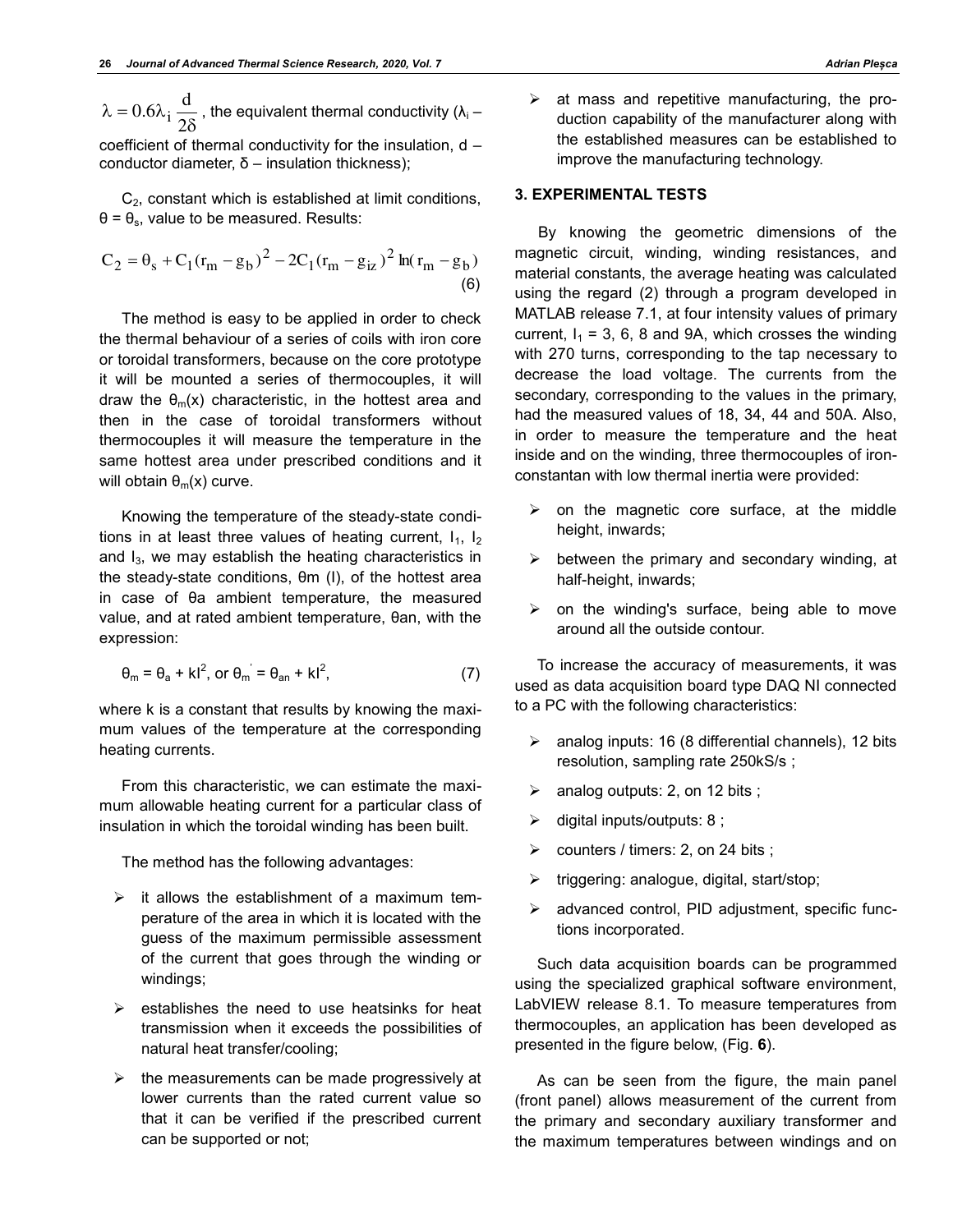

**Figure 6:** LabVIEW application to measure the temperatures of auxiliary transformer toroidal type.

the toroids' surface, which are the analog inputs to be subjected to a value of maximum 10Vdc, for protection in voltage of the data acquisition board. It can also be set at the reading interval of the temperature values, depending on the time constant of toroidal transformers. It can record the time evolution of the temperatures; instantaneous values are displayed on the front panel of the application, (Fig. **6**). Using the temperature information taken from the thermocouple mounted between the primary and the secondary winding, the average heating was determined so the values are summarized in the Table **1**, compared with those obtained from calculations.

**Tabel 1: Comparison between Computed and Measured Average Heating Values** 

| $I_1[A]$                        | 3    | 6     | 8     | 9     |
|---------------------------------|------|-------|-------|-------|
| $I_2[A]$                        | 18   | 34    | 44    | 50    |
| $\mathcal{G}_{calc}[^{\circ}C]$ | 6.31 | 23.47 | 40.29 | 70.59 |
| $\mathcal{G}_{max}[^{\circ}C]$  | 5.90 | 22.40 | 38.80 | 68.30 |

It was observed that there is a satisfactory concordance between the calculated and measured values, with a recorded difference of less than 3ºC. This is explained by the fact that the only the tap winding with 270 turns from the primary has been supplied. Actually, to the heating process, it was participated only a slightly more than half of the primary winding, with a total of 510 turns, the rest of the turns have been involved to the heat dissipation. This explains the lower measured values than those calculated.

Using the equations (5) and (6), an analytical expression is formed for the maximum temperature he depending on the winding surface. The temperature can be measured and the formal expresion is:

$$
\theta_{\text{max}} = \theta_s - \frac{q}{4\lambda} \Big[ \big(r_m - g_{iz}\big)^2 - \big(r_m - g_b\big)^2 \Big] +
$$
\n
$$
\frac{q}{2\lambda} \big(r_m - g_{iz}\big)^2 \Big[ \ln \big(r_m - g_{iz}\big) - \ln \big(r_m - g_b\big) \Big]
$$
\n(8)

Using the thermocouple mounted on the core and the one on the surface side of the winding, we have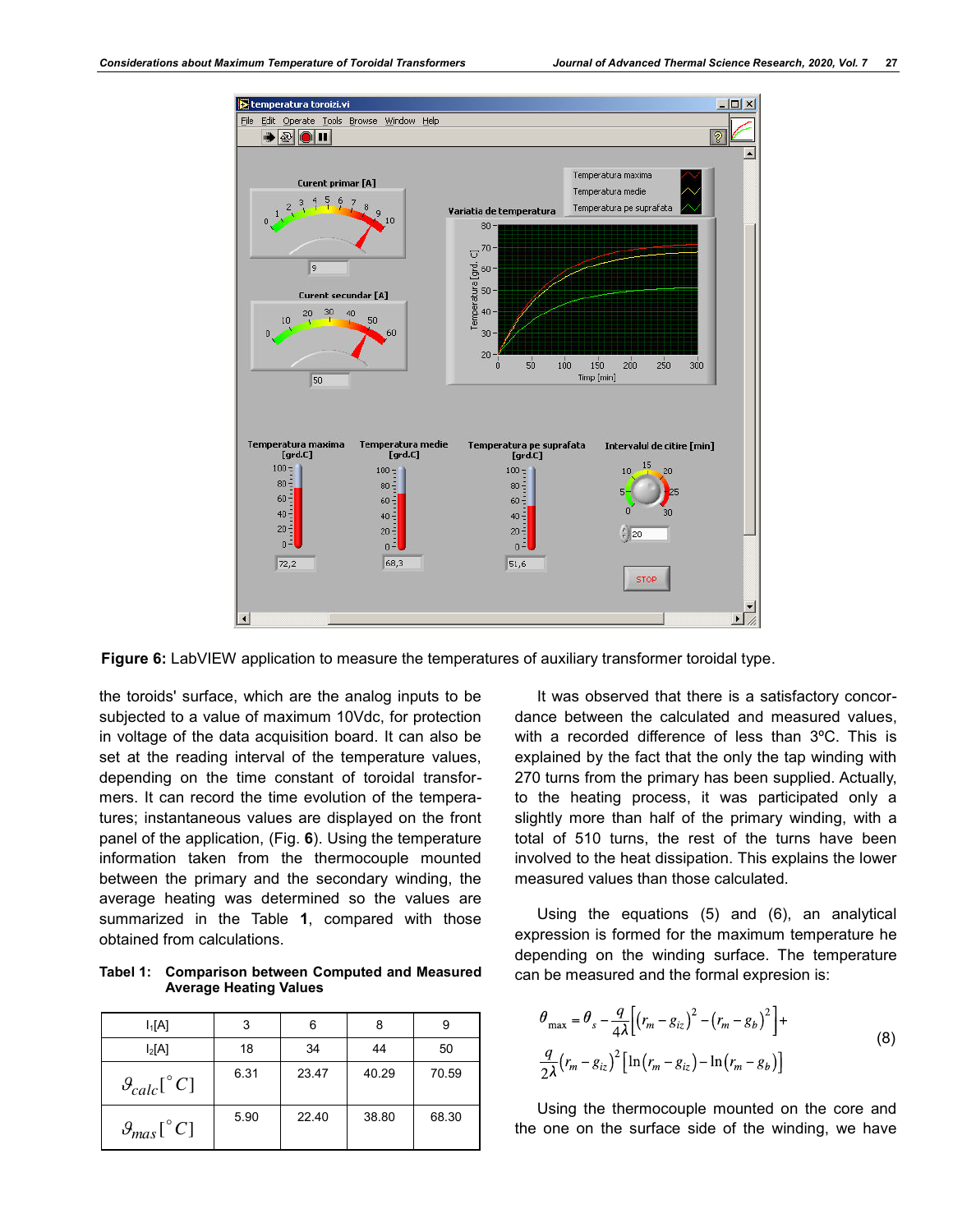obtained the following values measured and calculated for maximum temperature.

**Tabel 2: Comparison between Computed and Measured Maximum Temperature Values** 

| $I_1[A]$                    | 3     | 6     | 8     | 9     |
|-----------------------------|-------|-------|-------|-------|
| $I_2[A]$                    | 18    | 34    | 44    | 50    |
| $\theta_{mealc}[^{\circ}C]$ | 28.30 | 45.50 | 63.10 | 74.50 |
| $\theta_{mnas}[^{\circ}C]$  | 26.00 | 43.10 | 61.00 | 72.20 |

Also, in this case, there are observed close values between the measured and the calculated ones, analyticcal expression providing a very good picture of the evolution of temperature at the toroidal transformer analyzed.

As can be noticed from the above Tables 1 and 2, there are normal differences between computed and measured values. The differences can be explained because of the simplified mathematical model for the thermal analysis of the toroidal transformer during steady-state conditions and on the other hand, because of the experimental set-up, mounting conditions of the thermocouples, measurement errors, etc.

Knowing the maximum temperatures in the steadystate conditions related to the heat currents values (for instance, in the secondary winding of the toroidal transformer) it can be estimated the temperature rise characteristics,  $\theta_{m}(I)$  in the case of ambient temperature  $\theta_a$ . The same temperature rise characteristics can be obtained in the case of rated ambient temperature,  $\theta_{\text{an}}$  if the expression (7) will be used. Measurements were performed at ambient temperature of 20ºC, resulting in the characteristics from Fig. (**7**).



**Figure 7:** Heating characteristic in steady-state conditions in the case of ambient temperature (curve 1), and rated ambient temperature (curve 2).

If we consider a winding with E class insulation, so the maximum temperature is 120°C, then it may obtain from Fig. (**7**) the maximum current that could flow through the secondary winding in the case of ambient temperature by 20°C,  $I_2 = 69.33A$ . For a rated ambient temperature 35°C, it gets the current value, from the same Fig.  $(7)$ ,  $I_2 = 63.92A$ . Thus, it results an overload coefficient,

$$
k_i = \frac{I_{2\max}}{I_{2n}} = \frac{69.33}{57.7} = 1.2
$$
 (9)

at ambient temperature of 20ºC, respective,

$$
k_i = \frac{I^{'2} \max I_{2n}} = \frac{63.92}{57.7} = 1.1
$$
 (10)

at rated ambient temperature 35 ºC. So, during steadystate conditions, the load current through the secondary winding of the auxiliary transformer can increase the maximum 1.2 times at the ambient temperature of 20°C.

### **4. CONCLUSIONS**

Following the thermal analysis performed at the toroidal transformer, the following conclusions can be deduced:

- $\triangleright$  it was established as an original method for determining the maximum temperature at toroidal transformers in steady-state conditions;
- $\triangleright$  confirmation of the results obtained by calculation was performed by measurements of temperatures recorded through a data acquisition board connected to the PC, the differences between the measured values and those calculated were less than 3ºC, at average heating, and also there have been differences of less than 2.5ºC at the maximum temperatures;
- $\triangleright$  there is the possibility of current overloading with a coefficient of 1.2, at ambient temperature of 20ºC, or with a coefficient of 1.1, for the rated ambient temperature of 35ºC;
- $\triangleright$  the next work will perform a thermal transient analysis of the toroidal transformer starting from mathematical model during steady-state conditions including the time variation of main parameters.